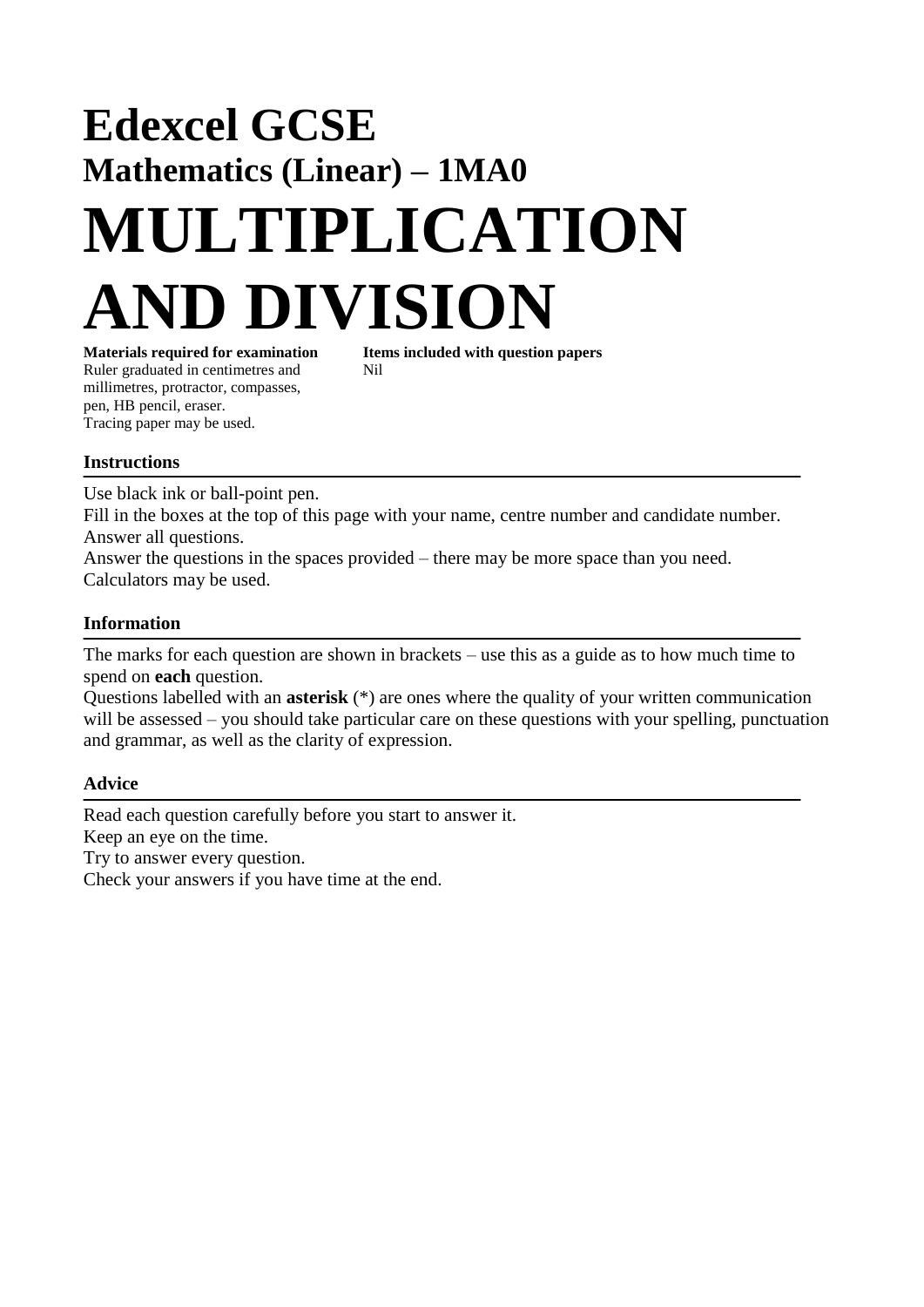**1.** Work out  $362 \times 54$ You **must** show all your working.

.....................................

**(Total 3 marks)**

2. Work out  $736 \times 24$ 

You **must** show all your working.

..................................... **(Total 3 marks)**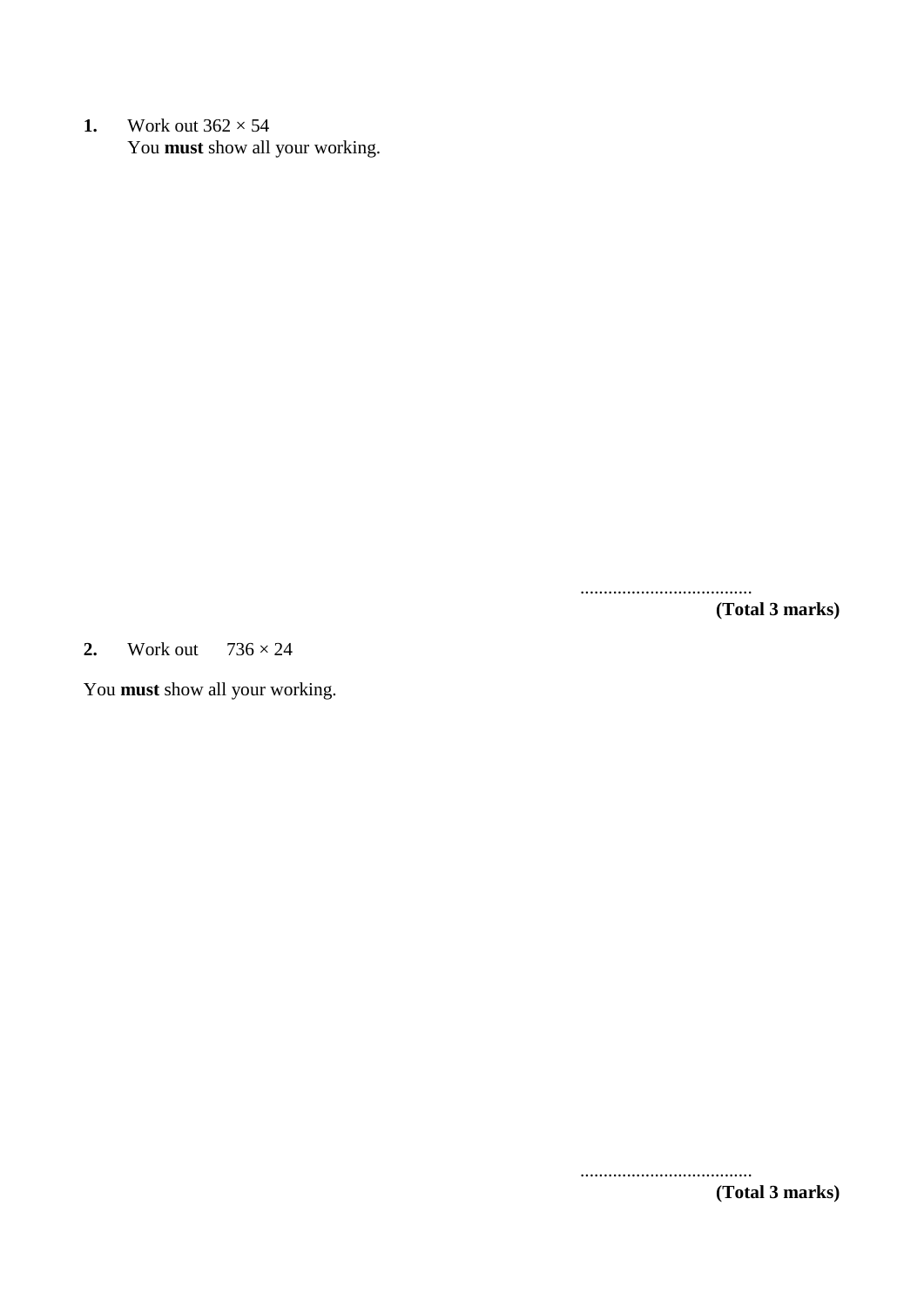**3.** Richard paid 56p for 7 pencils. The cost of each pencil was the same. Work out the cost of 4 of these pencils.

> ......................... p **(Total 2 marks)**

**4.** 487 is divided by 23

What is the remainder?

You **must** show all your working.

......................... **(Total 2 marks)**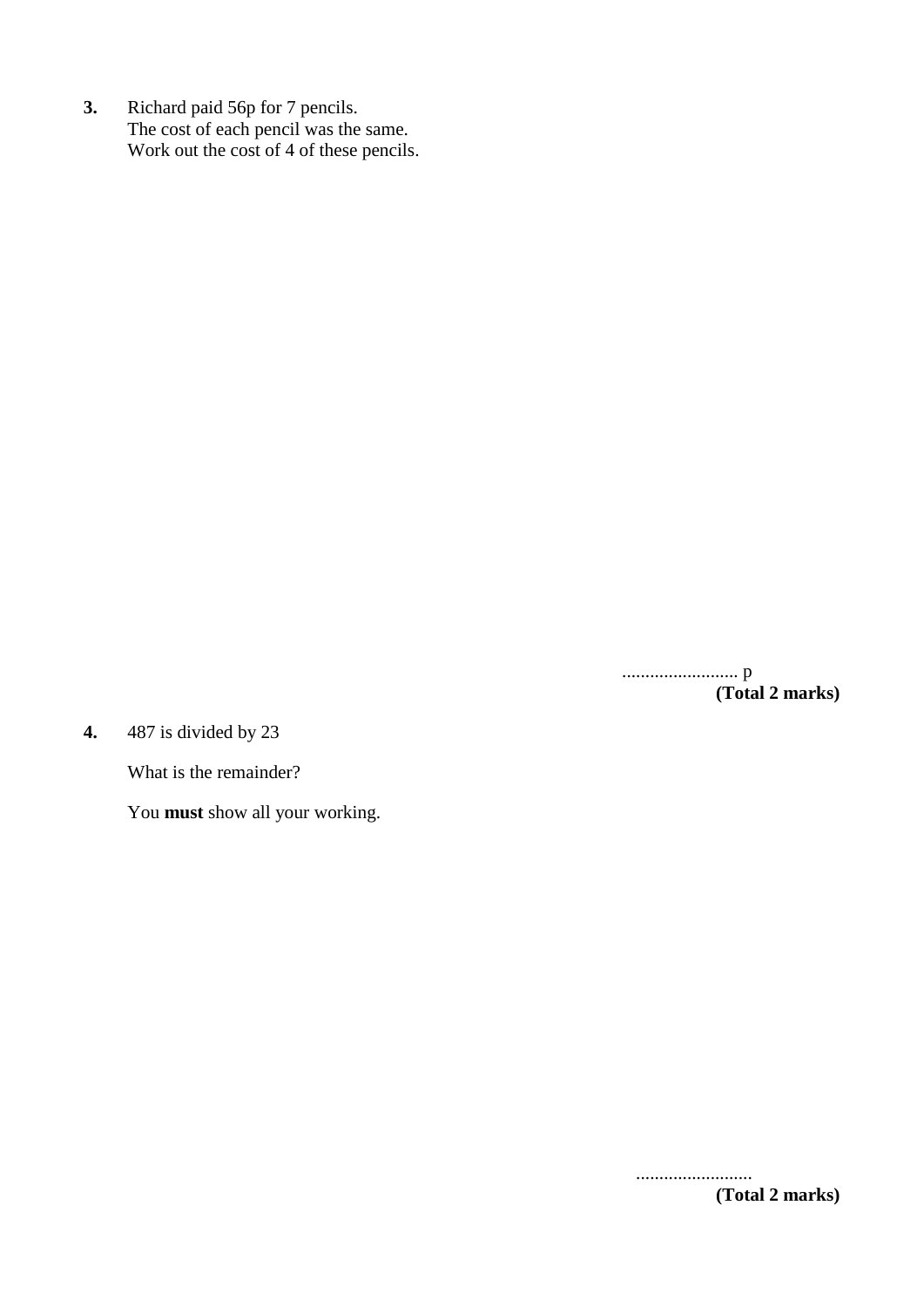## **5.** Work out  $1572 \div 0.3$

You **must** show all your working.

......................... **(Total 2 marks)**

**6.** Work out  $286 \times 43$ 

…………………….. **(Total 3 marks)**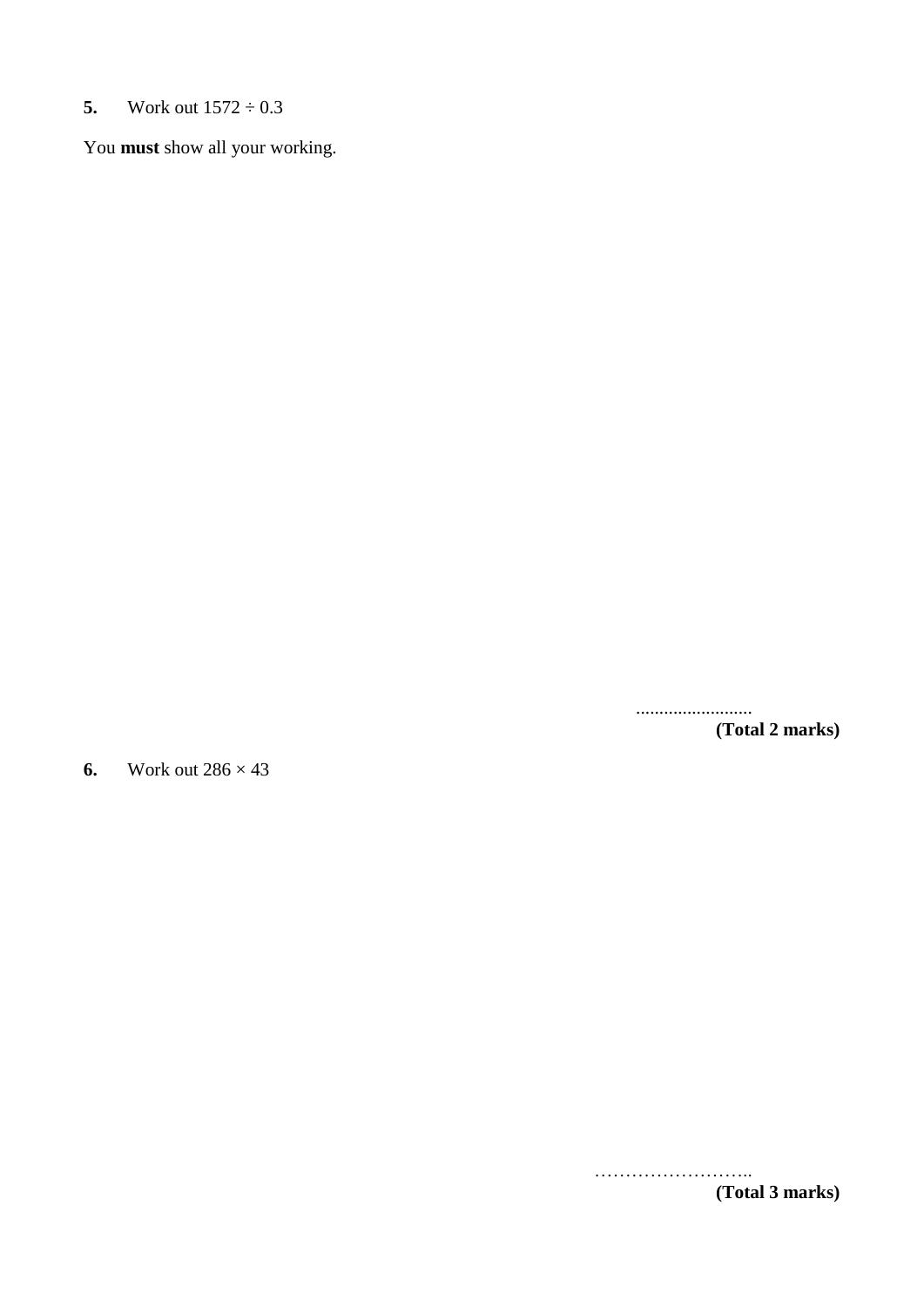**7.** Fatima bought 48 teddy bears at £9.55 each.



(a) Work out the total amount she paid.

£ .............................

Fatima sold all the teddy bears for a total of £696.

She sold each teddy bear for the same price.

(b) Work out the price at which Fatima sold each teddy bear.

£ .............................

**(3)**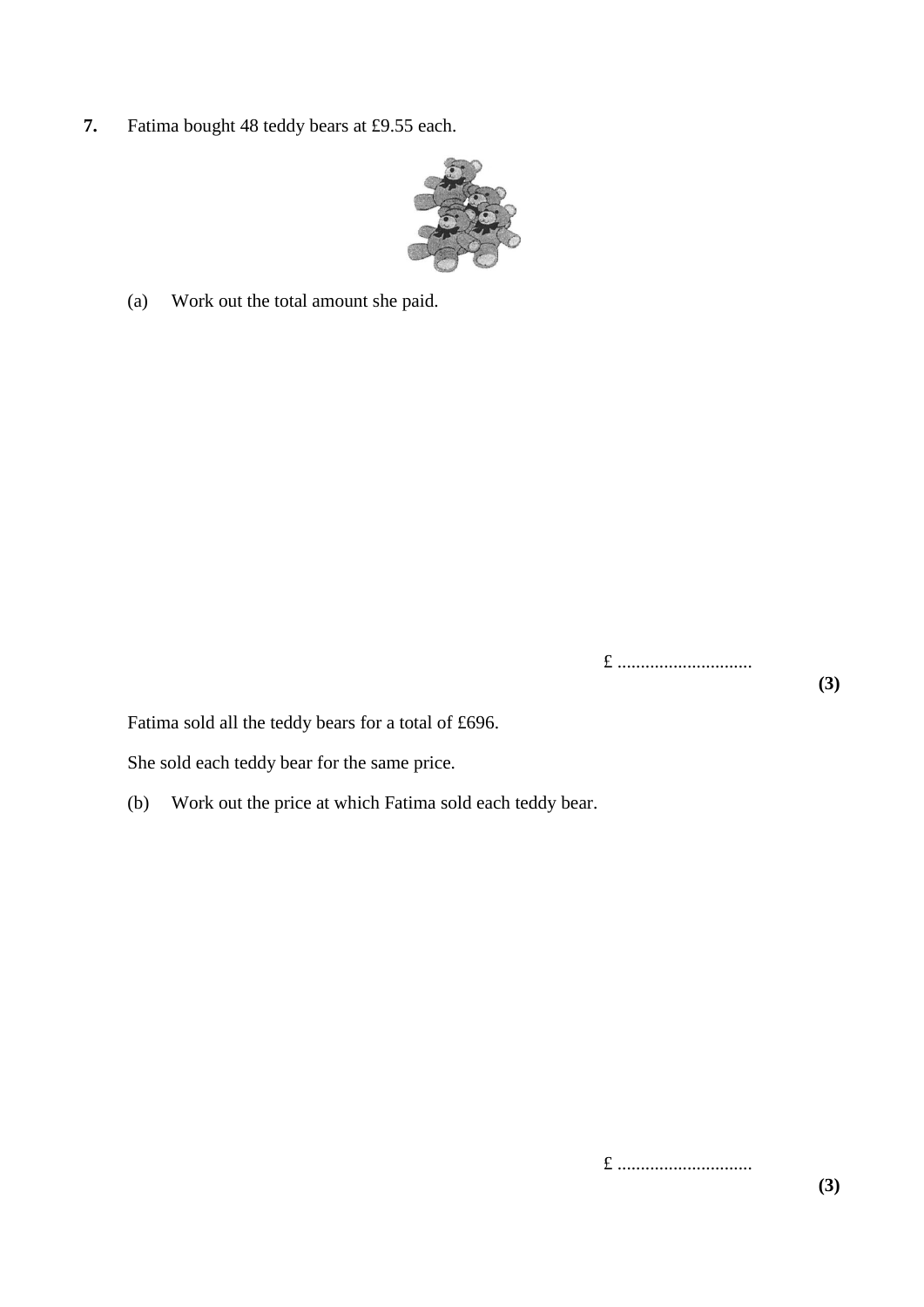- **8.** Nick takes 26 boxes out of his van. The weight of each box is 32.9 kg.
	- (a) Work out the **total** weight of the 26 boxes.

....................... kg

**(3)**

Then Nick fills the van with large wooden crates. The weight of each crate is 69 kg. The greatest weight the van can hold is 990 kg.

(b) Work out the greatest number of crates that the van can hold.

..........................

**(Total 7 marks)**

**(4)**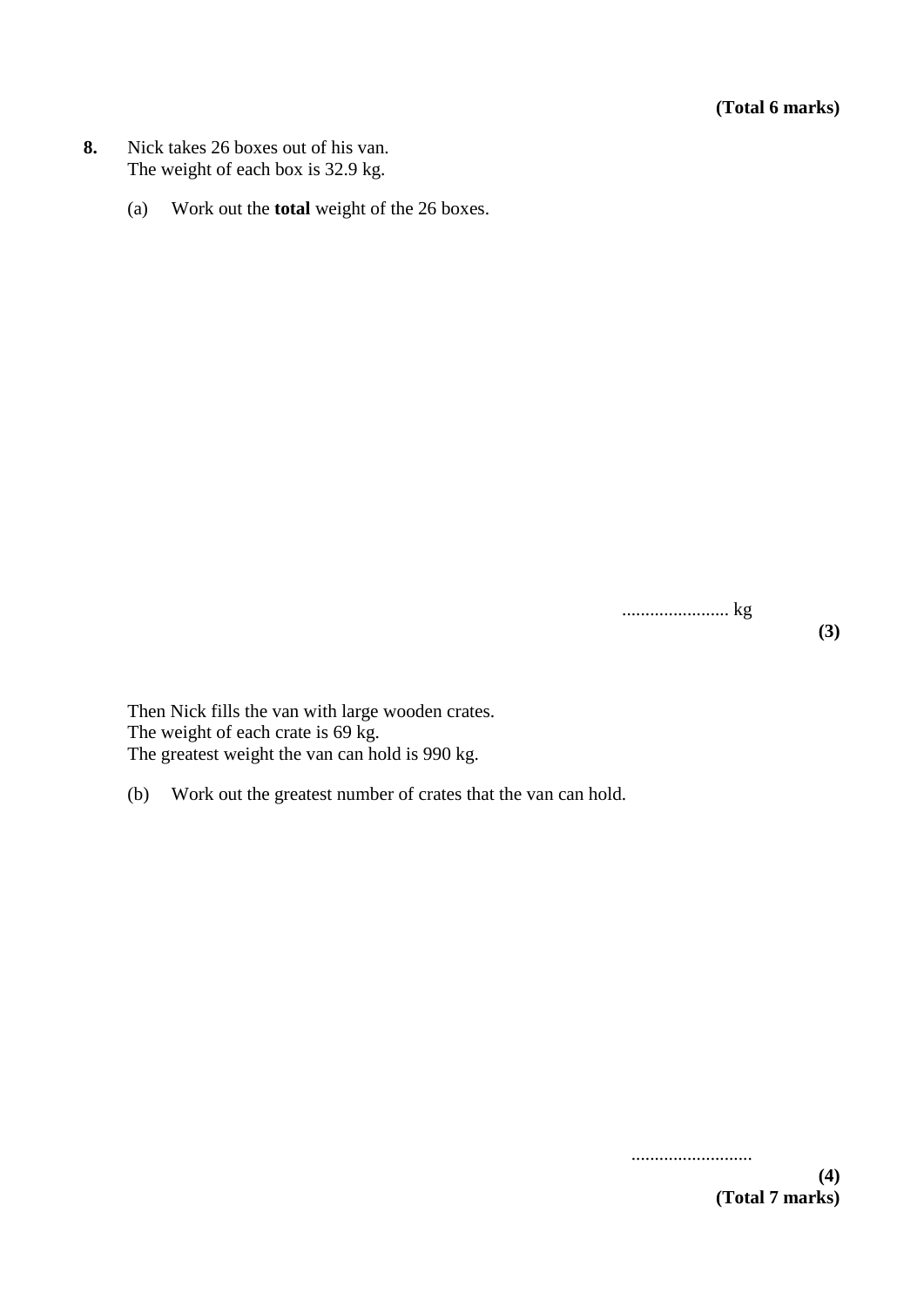**9.** The cost of a calculator is £6.79

Work out the cost of 28 of these calculators.

£……………………. **(Total 3 marks)**

**10.** Work out 3.15 × 24

........................................................ **(Total 3 marks)**